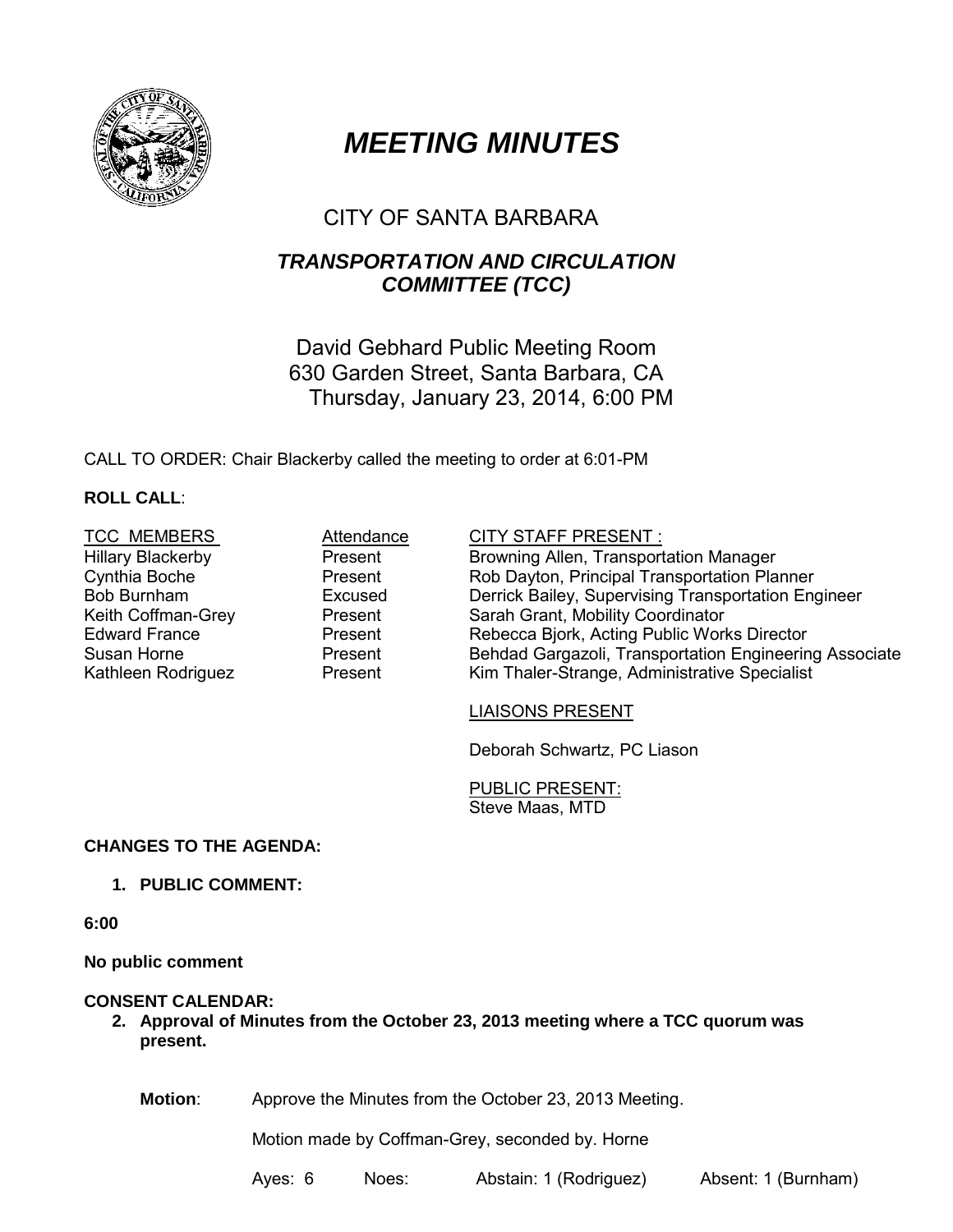#### **3. Receipt of MTD Reports for: Quarter 1 Fiscal Year 2014, and Monthly Reports for October, and November.**

**Motion:** Receive the MTD Reports for Quarter 1 Fiscal Year 2014, and Monthly Reports for October, and November.

Motion made by Horne, seconded by Coffman-Grey

Ayes: 6 Noes: Abstain: Absent: 1 (Burnham)

#### **REPORTS**

#### **4. MTD Transit Service Annual Report**

Steve Maas, Title Presented the MTD Annual Report, which shows highlights from July 1, 2012, to June 30, 2013.

Systemwide: there were approximately 7.8 million passengers despite the fare increase. The fares went up this year from \$0.25 to \$0.50. There were 424,000 total rides on the Waterfront Shuttle. During the summer there are more headways and later hours; this could change in the future. (Summer hours go from Memorial Day to Labor Day).

There was a decrease in passengers, but a greater increase in revenue than expected.

TCC Questions and comments.

Mr. Coffman-Grey pointed out that the drop in passengers got smaller during October and November. There is a decrease, but not a large one, and an increase in December. Ms. Boche explained that part of the increase is due to the eight cruise ships that stopped in Santa Barbara as opposed to two cruise ships last year. Mr. Maas pointed out that shuttles are added on the days that we have cruise ship stopovers. Ms. Boche said that there are 4 shuttles for every ship, plus a supervisor. Passengers pay the regular fare and it operates the same way as the City subsidy does.

#### **5. Westside Bike Lane:**

Mr. Allen reminded the Committee that this item was presented to them last year.

Mr. Bailey introduced Behdad Gharagozli as the City's new Transportation Engineering Associate. He will be helping to complete a lot of studies and operational items, and his focus will be asset management of our traffic systems.

Mr. Bailey then presented a recap of the history and operation of the Westside bike lanes. There were complaints from the neighborhood about parking, and unutilized lanes. The lanes were repainted and analyzed after one year, per the Committee's recommendation in Summer 2012. Currently, the majority of the lanes are still not utilitzed, though the last block before the school (Gillespie, between Mission and Portesuello) is being utilized and will remain. The parking restriction will be removed from Mission, Robbins and Valerio, as there is no real justification for keeping it.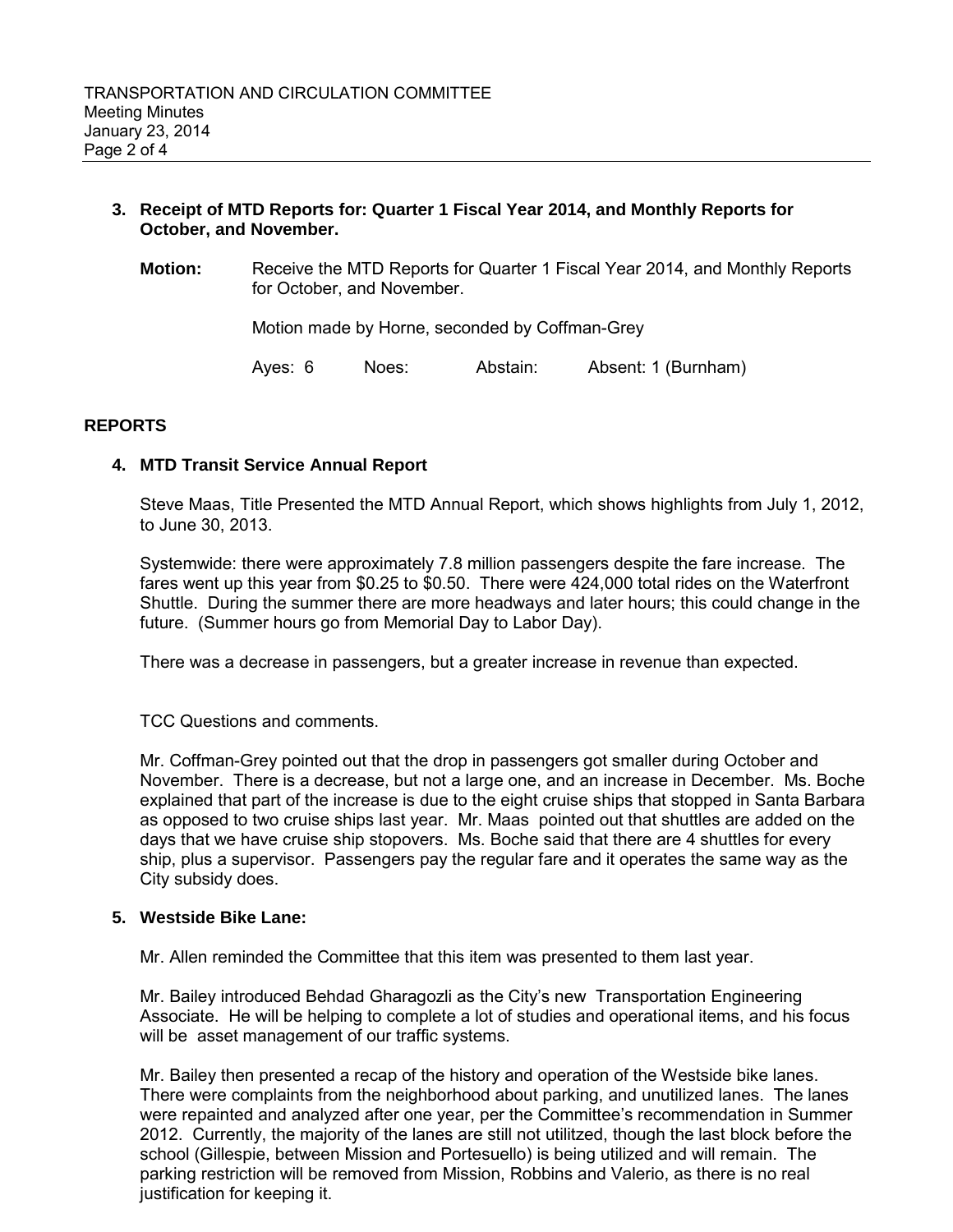Mr. France wondered why this route was chosen initially. Mr. Bailey replied that it was done sometime in the 70's and it is a mystery as to the reasoning.

Mr. Coffman-Grey thanked the City for the opportunity to get this to work. Ms. Blackerby also expressed appreciation for the staff's willingness to take the time to study and analyze this bike lane, and suggested that as the Bicycle Master Plan is looked at, there may be a more realistic way to look at it. Mr. Bailey pointed out that there is a demand; however staff is trying to figure out how to connect the dots.

Mr. France thanked staff for their support. This was a challenging concept because there are no safe bike paths west of Highway 101 to the Mesa. There are sharrows, but no really good route. He commented that the 1973 Bike Master Plan

**Motion:** Receive the update on the Westside Bike Lane and support staff's recommendation to remove the bike lanes on Mission, Robbins and Valerio, and retain the lane on Gillespie.

Motion made by Coffman-Grey, seconded by France.

Ayes: 5 Noes: 1 (Horne) Abstain: Absent : 1 (Burnham)

Ms. Blackerby commented that the Commissioner Schwartz, our Planning Commission Liaison was present, as was Councilmember Hart. Councilmember Murillo sends her regrets.

### **6. Selection of Chair and Vice Chair.**

Ms. Blackerby commented that her time as Chair was over, and asked for Nominations for Chair.

**Motion:** Keith Coffman-Grey for TCC Chair.

Motion made by Horne, seconded by Boche

Ayes: 6 Noes: Abstain: Absent : 1 (Burnham)

**Motion:** Cynthia Boche for Vice Chair

Motion made by Coffman-Grey, seconded by Rodriguez

Ayes: 6 Noes: Abstain: Absent 1 (Burnham)

Ms. Blackerby thanked the Committee and staff for making it a smooth Committee to run.

Mr. Allen announced that the Bike Corral on Canon Perdido is still in progress and the Committee will receive an update in the near future. The Downtown Parking Committee supported the bike corrals but one member had issued. This project is still going through the process and will go to Historic Landmarks Commission at some point in February or maybe March.